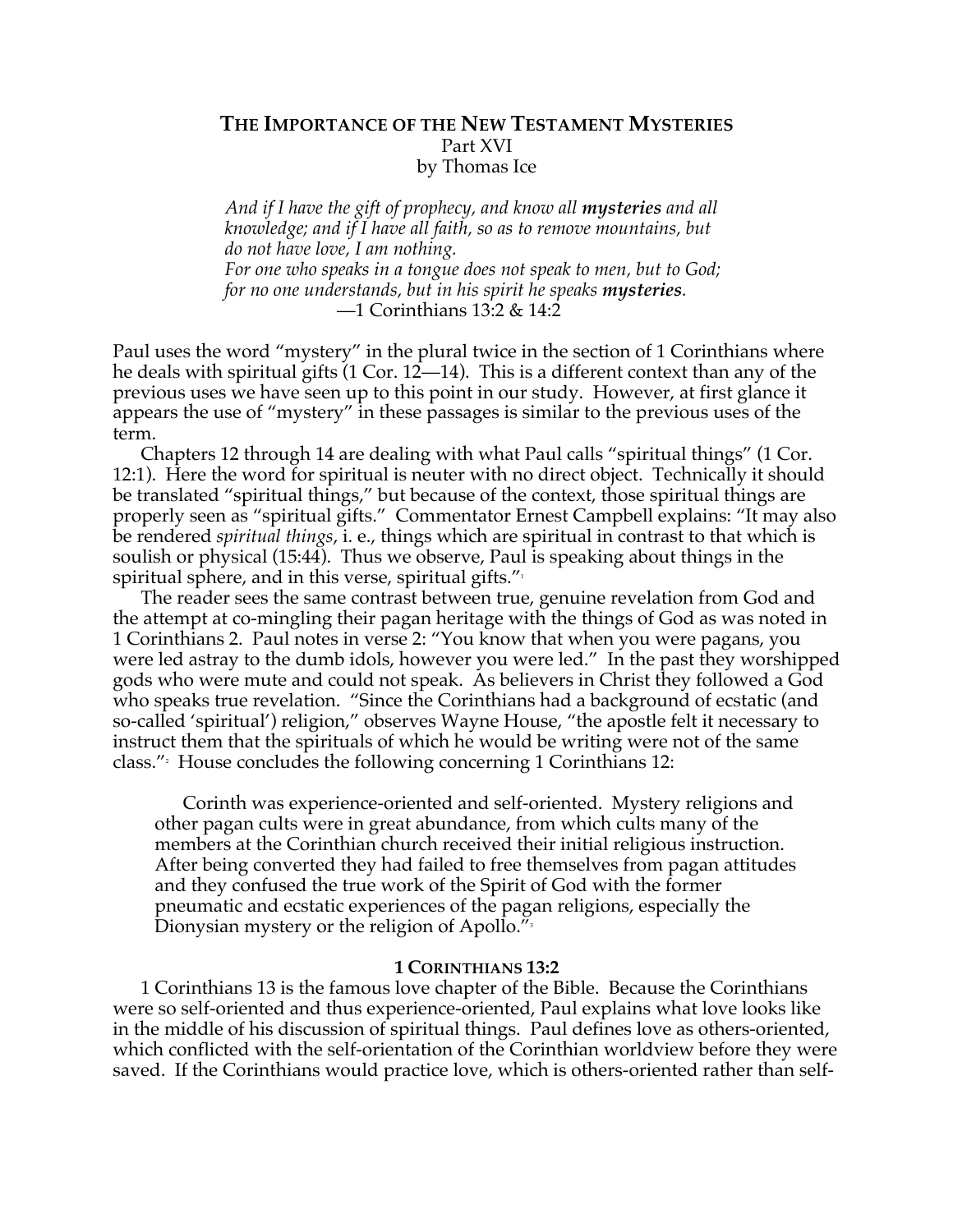oriented, then it would cure their mixing of their pagan past with their newfound Christianity.

In the process of his love treaties Paul makes use of the word mystery for the third time in this epistle, this time in the plural. Spiros Zodhiates explains how mysteries is used in this context:

In New Testament usage, in particular, a mystery (in Greek *musteerion*) is a secret know only to God, that is, a secret thought, plan, or dispensation of God. Ordinarily these mysteries are hidden from human reason; hence it follows that under extraordinary circumstances, when men do understand these secrets, it is because God, who alone originally knew them and understood them, condescended to reveal them to the men who are His chosen instruments to reveal these secrets to others.4

Paul's use of mysteries in this passage is in keeping with his previous uses in 1 Corinthians and his other epistles relating to the hidden plan of God. In this passage Paul speaks of an unrealistic hypothetical situation, where even if an individual were to know all the mysteries that have ever existed, which is totally impossible, if he does not have love then he is nothing. Paul's reference to "the mysteries of God" are in contrast to the pagan idea of mysteries that were supposedly received from idols that could not speak.

## **1 CORINTHIANS 14:2**

Once again Paul uses the plural term "mysteries" in 1 Corinthians 14:2. In this context Paul has just finished the "love chapter" of 1 Corinthians 13. This is because he understood the Corinthian use of tongues or languages to be a residue of their pervious pagan practices. It appears to me that at the beginning of chapter 14 Paul is separating true, biblical spirituality from the Corinthians past pagan practices. Therefore, I think Paul is rebuking the Corinthian church for substituting a pseudo-spirituality for a real Holy Spirit sourced spirituality, which the Apostle noted is not selfish but others oriented (1 Cor. 13). This is why I believe it is in this passage that "mysteries" is used differently than in all other New Testament passages. It is the only time in the New Testament "mystery" is used this way. John MacArthur explains: "The carnal Corinthians, however, were much more interested in the sophisticated than the simple, in the mysterious rather than the edifying. They did not care that **no one understands**, or literally, 'no one hears.' Their concern was for the excitement and self–gratification of speaking **mysteries** in the **spirit**. They did not care that the mysteries had no meaning to themselves or to anyone else."<sup>5</sup>

The leading Greek lexicon says this use of mysteries means the following: "*utters secret truths in the Spirit* which the person alone shares with God, and which others, even Christians, do not understand."6 MacArthur further expounds when he says, "The **mysteries** Paul has in mind here are of the type associated with the pagan mystery religions, out of which many of the Corinthian Christians had come. Unlike the mysteries of the gospel, which are revelations of things previously hidden (Matt. 13:11; Eph. 3:9; etc.), the pagan mysteries intentionally remained mysterious, as unknown truths and principles that supposedly only the initiated elite were privileged to know.<sup>7</sup> Wayne House further explains: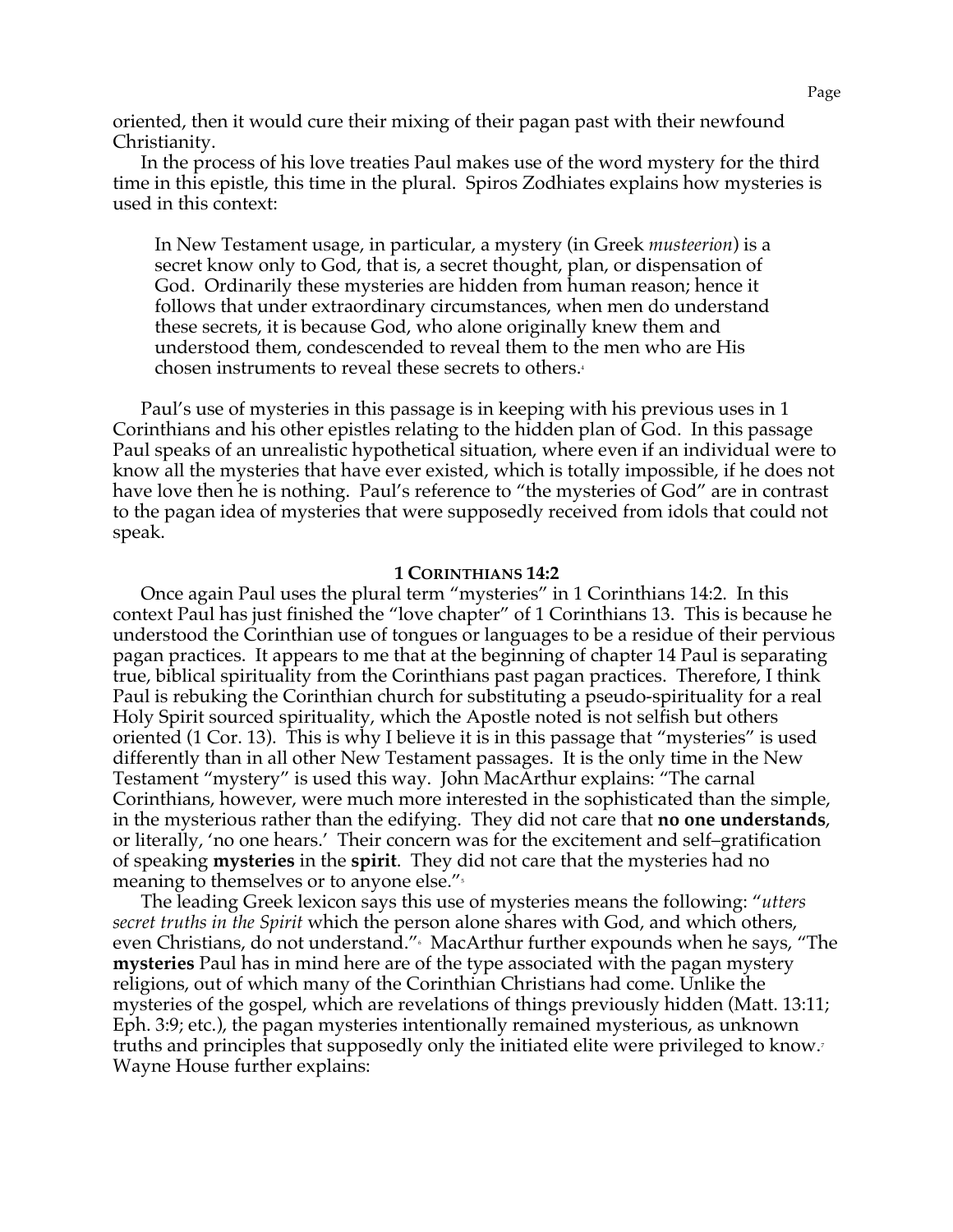The term *mystery* is used in the New Testament but with a different force (except for possibly 1 Cor. 14:2). Hay clarifies the difference between these to uses.

In the New Testament it refers to the things of God that could not be known by man except through revelation from God. The revelation given of these things by the Holy Spirit is not obscure but clear and is given to be communication to God's people (1 Cor. 2:1–16). It is not given privately in unknown words. In heathen religions this word referred to the hidden secrets of the gods which only the initiated could know. Those initiated into such mysteries claimed to have contact with the spirit world though emotional excitement, revelations, the working of miracles and the speaking of unknown words revealed by the spirits. In the New Testament Church every Christian is initiated.<sup>8</sup>

Possibly Paul spoke of these mysteries when he wrote that "one who speaks in a tongue . . . speaks mysteries" (1 Cor. 14:2). If this is not an allusion to mystery terminology, it is certainly not a commendation from the apostle.<sup>9</sup>

Still other commentators provides further insight when they say:

It suggests moments of ecstasy experienced in heathen religion, when a human being is (or is believer to be) possessed by a supernatural; ... speaking of the power of love, says, A sort of god (*daimon*) carries us away (*agei*) wherever he wills, and it is impossible to resist him . . . Paul himself in this verse appears to think of demons as ravishing those who take part in heathen worship; compare x. 20. The idols themselves are lifeless—*dumb*, unable to give an answer to prayers addressed to them.<sup>10</sup>

Charles Ellicott agrees and notes, "there is a plain reference to the agency of the devil, whether directly, or as manifested in the flesh (Gal. v. 17). $\frac{m}{11}$ 

## **CONCLUSION**

We see in these two passages one that uses "mystery" in the same way all the other references in the New Testament use it (1 Cor. 13:2) and one that uses it in reference to utterances that are unknown and thus "mysteries" that cannot be understood (1 Cor. 14:2). Knowing all mysteries in 1 Corinthians 13:2 relates to the normal way Paul uses mystery, since the only way a human individual could know all mysteries is through revelation from God, Who indeed knows all things. However, on the other hand, because Paul was dealing with the Corinthians and the fact they were bringing over from paganism a spirituality in which they would work themselves up into an emotional state of ecstasy and claim ecstatic utterances were Holy Spirit inspired gifts of speaking in languages they had not learned, we have the only nuance of mysteries as used by pre-Christian pagans. Maranatha!

**(To Be Continued . . .)**